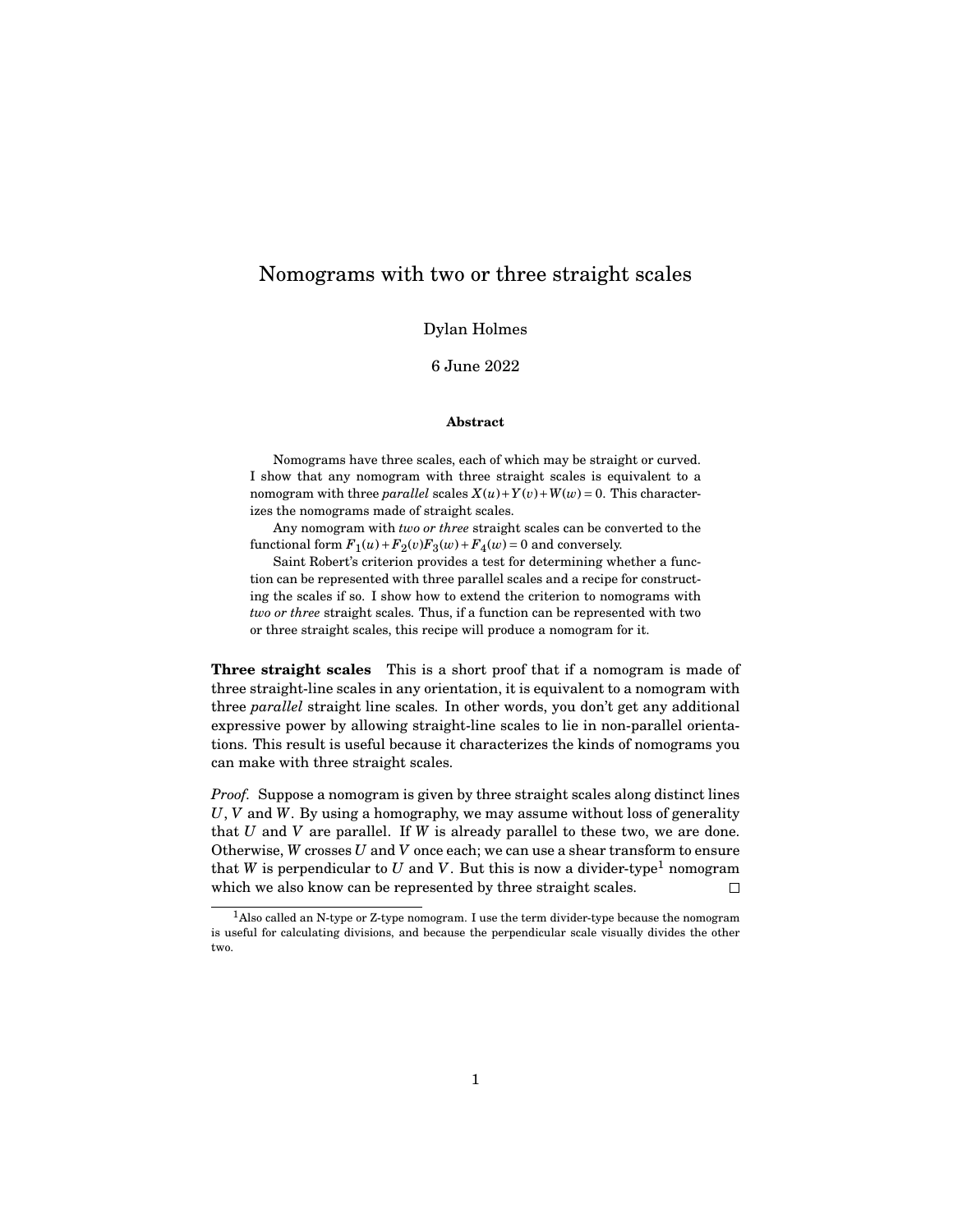**Divider-type lemma** We made use of the fact that divider-type nomograms can be represented in parallel scale form. Here's the proof.

*Proof.* The simple divider-type nomogram  $F(u, v, w) = det$  $\lceil$  $\overline{1}$ 0 *u* 1 1 *v* 1 *w* 0 1 1  $\vert = 0$  can be

separated into parallel scale form as  $\log(u) - \log(v) + \log\left(\frac{w-1}{w}\right) = 0$ , which you can confirm using the criterion of Saint Robert. This result holds even if we replace *u v* and *w* with smooth functions of those respective variables, and hence (through a suitable homography) it holds for any divider-type nomogram.  $\Box$ 

**One curved scale** By similar reasoning, we can show that any nomogram with two straight scales and one curved scale can be put in the form  $F(u, v, w) =$  $F_1(u) + F_2(v)F_3(w) + F_4(w)$ , and conversely.

*Proof.* If a nomogram has one curved scale and two straight scales, then by homography you can map the straight scales onto the vertical lines  $x = 0$  and  $x =$ 

1. You end up with a nomogram of the form  $F(u, v, w) = det$  $\lceil$  $\overline{1}$ *u* 0 1 *v* 1 1 *f*<sub>1</sub>(*w*) *f*<sub>2</sub>(*w*) 1 1  $|1|=$ 

0. Note the curved *W* scale. By expanding the determinant, you can see that  $F(u, v, w) = u(f_1 - 1) - v f_1 + f_2.$ 

There's a tradeoff between how nice the determinant looks and how nice the functional form looks. You can swap out the variables  $f_1$  and  $f_2$  with the pair  $f_3$ and *f*4, defined by

$$
f_3 = -\frac{f_1}{f_1 - 1}, \qquad f_4 = \frac{f_2}{f_1 - 1}
$$

This is a reversible transformation whose inverse is:

$$
f_1 = \frac{f_3}{1 + f_3}, \qquad f_2 = -\frac{f_4}{1 + f_3}
$$

These variables simplify the form of  $F(u, v, w) = u + v f_3 + f_4$  at the expense of  $\overline{1}$ *u* 0 1 1

a more complicated determinant  $F(u, v, w) = det$ *v* 1 1  $\vert \cdot$  $\Box$  $\mathbf{I}$  $\frac{f_3}{1+f_3}$  -  $\frac{f_4}{1+f_3}$  1

**Confirming and constructing straight scales** Given an equation  $F(u, v, w) =$ 0, there is a simple test to determine if *F* can be represented with straight scales, as a nomogram of the form  $X(u) + Y(v) + Z(w) = 0$ . You take derivatives to compute the quantity

$$
R(u, v, w) \equiv \frac{\partial_1 F}{\partial_2 F}.
$$

Then *u* and *v* have straight scales just if:

$$
\partial_1 \partial_2 \log(R) = 0.
$$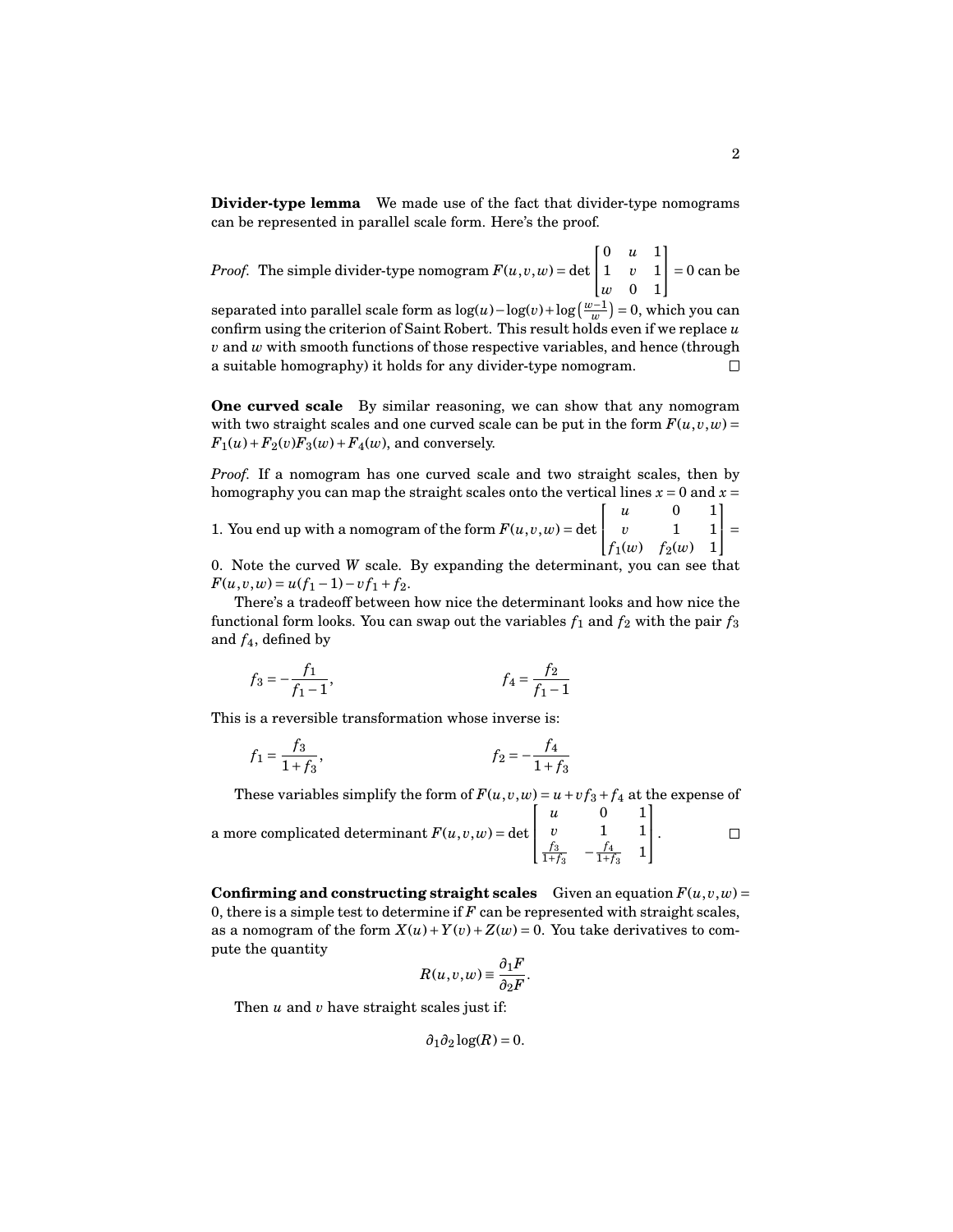This is the criterion of Saint Robert. Furthermore, you can construct the functional form of *X*, *Y* and *Z* by computing:

$$
\log(\partial_1 X) = \int du \, \partial_1 \log(R) \qquad \qquad \text{solve for } X(u)
$$

$$
\partial_1 Y = R/\partial_1 X \qquad \qquad \text{solve for } Y(v)
$$

Finally, to find  $Z(w)$ , we solve  $F(u, v, w) = 0$  for *u* or *v*; say, we express  $\hat{v}$  as a function of the other two variables. We know that  $Z(w) = -X(u) - Y(v) =$  $-X(u) - Y(\hat{v}(u,w))$ . The function on the left depends only on *w*; hence we can eliminate *u* from the right hand side to obtain a pure expression of *w*.

I haven't seen it mentioned, but an analogous recipe works to check whether a nomogram can be represented with *two or three* straight scales—a more general case. As we've seen, such a nomogram has the form

$$
F(u, v, w) = F_1(u) + F_2(v)F_3(w) + F_4(w) = 0.
$$

If we compute Saint Robert's *R* for this expression, we obtain:

$$
R = \frac{\partial_1 F}{\partial_2 F} = \frac{F'_1(u)}{F'_2(v) \cdot F_3(w)}.
$$

(*F*<sup>3</sup> is not a derivative.) Note that when *F* can be represented with *three* straight scales rather than two, *R* does not depend on *w*.

Now, behold,  $log(R)$  is the sum of a function of *u*, a function of *v*, and a function of *w*—it has the form  $log(R) = X + Y + Z$  (!). We can therefore recursively use Saint Robert's recipe on the function  $log(R)$  to solve for  $F'_1$  $I'_1(u)$ ,  $F'_2$  $v'_2(v)$  and *F*<sub>3</sub>(*w*). Finally,  $F_4(w) = F(u, v, w) - F_1(u) - F_2(v)F_3(w)$ .

## **1 Finding the parallel scales**

Saint Robert's criterion allows you to determine, by taking derivatives, whether  $F(u, v, w) = 0$  can be equivalently written in the separated form  $X(u) + Y(v) +$  $Z(w) = 0$ , in which case it can be nomogrammed using three parallel scales.

Saint Robert also supplies a recipe for actually constructing the functions *X*,*Y*,*Z*. By taking appropriate integrals, you can build two of the functions  $X(u)$  and  $Y(v)$  out of  $F(u,v,w)$  and its derivatives. In the final step, you use the constraint  $F(u, v, w) = 0$  and  $X(u) + Y(v) + Z(w) = 0$  to solve algebraically for *Z*(*w*). Specifically, you start with  $Z = -X(u) - Y(v)$ , which is a function of *u* and *v*, and look for a way to eliminate all references to *u* and *v* in favor of *w*, using the constraint that  $F(u, v, w) = 0$ .

This last step usually feels like an algebraic miracle. Can you always solve for  $Z(w)$  like this? In this section, I'll put the process on firm ground by showing that indeed you can.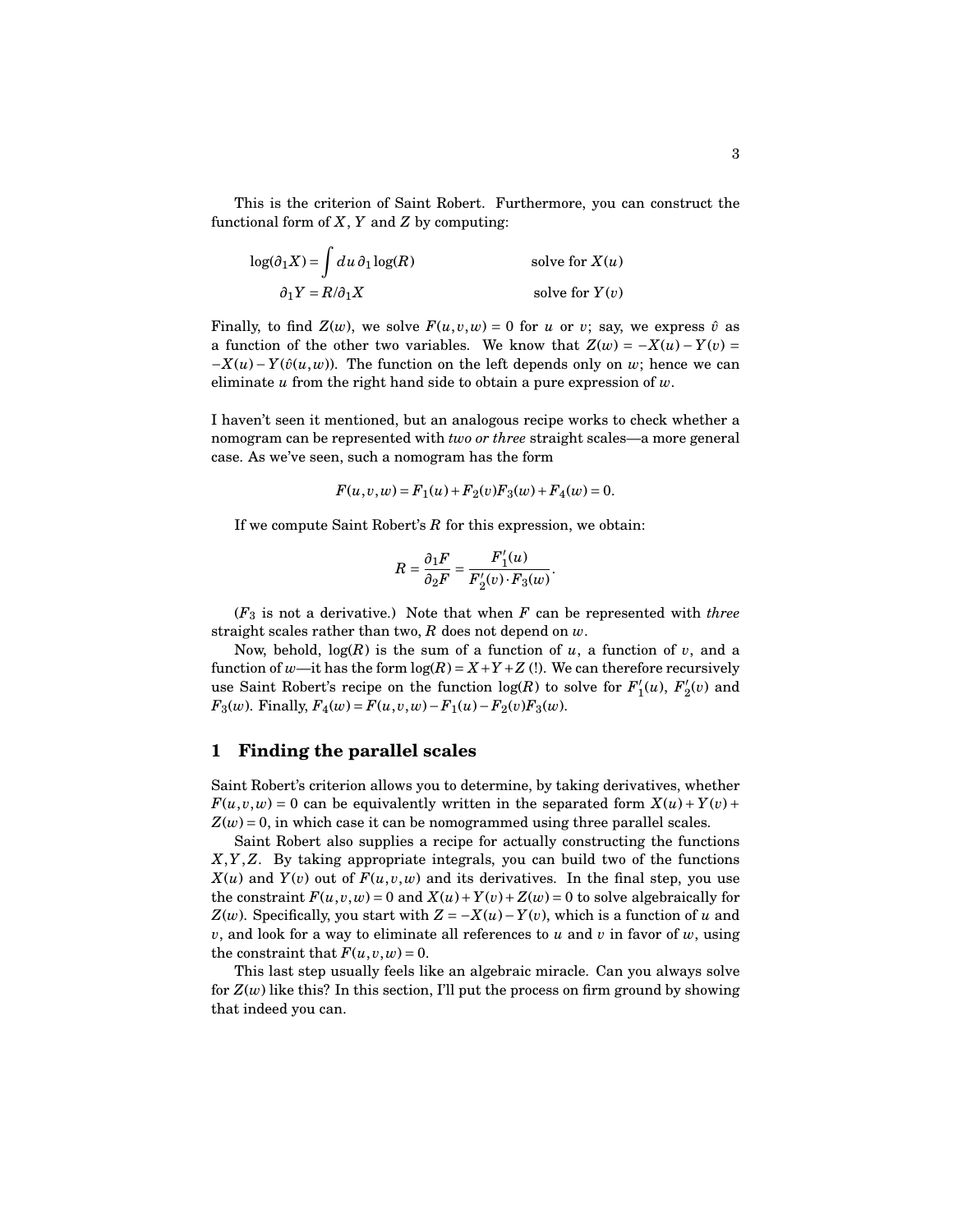**What we need to show** You have the original function to be nomogrammed,  $F(u, v, w) = 0$ . You know it is possible to put it in the equivalent form  $X(u)$  +  $Y(v) + Z(w) = 0$  (such that  $F = 0$  if and only if  $X + Y + Z = 0$ ) but so far you only know two of the functions  $X(u)$  and  $Y(v)$ . You are looking for the last function *Z*(*w*), which will require some algebraic manipulation.

First, you can use your functions  $X(u)$  and  $Y(v)$  along with the constraint  $X + Y + Z = 0$  to write *Z* as a function of *u* and *v*:  $\tilde{Z}(u, v) = -X(u) - Y(v)$ .

Next, somehow you have to algebraically manipulate  $\tilde{Z}$  as a function of  $w$ instead of as a function of *u* and *v*. Formally, the constraint  $F(u, v, w) = 0$ implicitly allows you to solve for *w* as a function of *u* and *v*. Call this function  $\hat{w}(u, v)$ . You're looking for a function  $Z(w)$  which allows you to factor Z as  $\tilde{Z}(u, v) = Z \circ \hat{w}(u, v).$ 

To prove that this is always possible, we need two results: first, a powerful theorem that given two functions  $f(x, y)$  and  $g(x, y)$ , you can find a way to factor *f* as  $f = h \circ g$  if and only if the Jacobian of *f* and *g* is zero. Next, to apply this theorem, we need to show that indeed the Jacobian of  $\tilde{Z}$  and  $\hat{w}$  vanishes.

**Theorem** Suppose *f* and *g* are smooth real-valued functions defined on a neighborhood  $\Omega \subseteq \mathbb{R}^2$  and whose partial derivatives never vanish<sup>2</sup>. Then the Jacobian  $\partial(f, g)$  vanishes if and only if there exists a function  $h : \mathbb{R} \to \mathbb{R}$  such that  $f = h \circ g$ .

*Proof.* If  $f = h \circ g$ , then the chain rule shows that the Jacobian of f and g is zero, establishing one direction of the proof.

For the other direction, suppose we solve the equation  $g(u, v) = w^*$  for *v*. (Formally, we can evoke the implicit function theorem to obtain the unique solution  $\hat{v}(u, w^*) = v$ . The required partial derivative  $\partial_2 g$  is never zero, by assumption.)

Then  $g(u, \hat{v}(u, w^*)$ ) =  $w^*$  throughout, which shows that this expression doesn't actually depend on *u*. To put it another way, the derivative  $\partial_1 g(u, \hat{v}(u, w^*)$  is zero everywhere. If we expand out this derivative, we get an expression equal to zero that we can solve for  $\partial_1 \hat{v}$ :

$$
\partial_1 \hat{v}(u, w^*) = -\frac{\partial_1 g(u, \hat{v}(u, w^*))}{\partial_2 g(u, \hat{v}(u, w^*))}
$$
(1)

Next, we know that  $\hat{v}(u, g(u, v)) = v$  for any *u* and *v*, which means that we can expand  $f(u, v)$  into the unwieldy expression  $f(u, \hat{v}(u, g(u, v)))$ . Defining, for shorthand,

$$
\zeta(u, w^{\star}) \equiv f(u, \hat{v}(u, w^{\star})),
$$

we have  $f(u, v) = f(u, \hat{v}(u, g(u, v))) = \zeta(u, g(u, v))$  everywhere.

 $2$ Nomogrammable functions have this nondegeneracy property almost everywhere. It ensures that given any two variables, you can solve uniquely for the third. (Or at least, there's a discrete number of solutions, rather than a whole interval of solutions.)